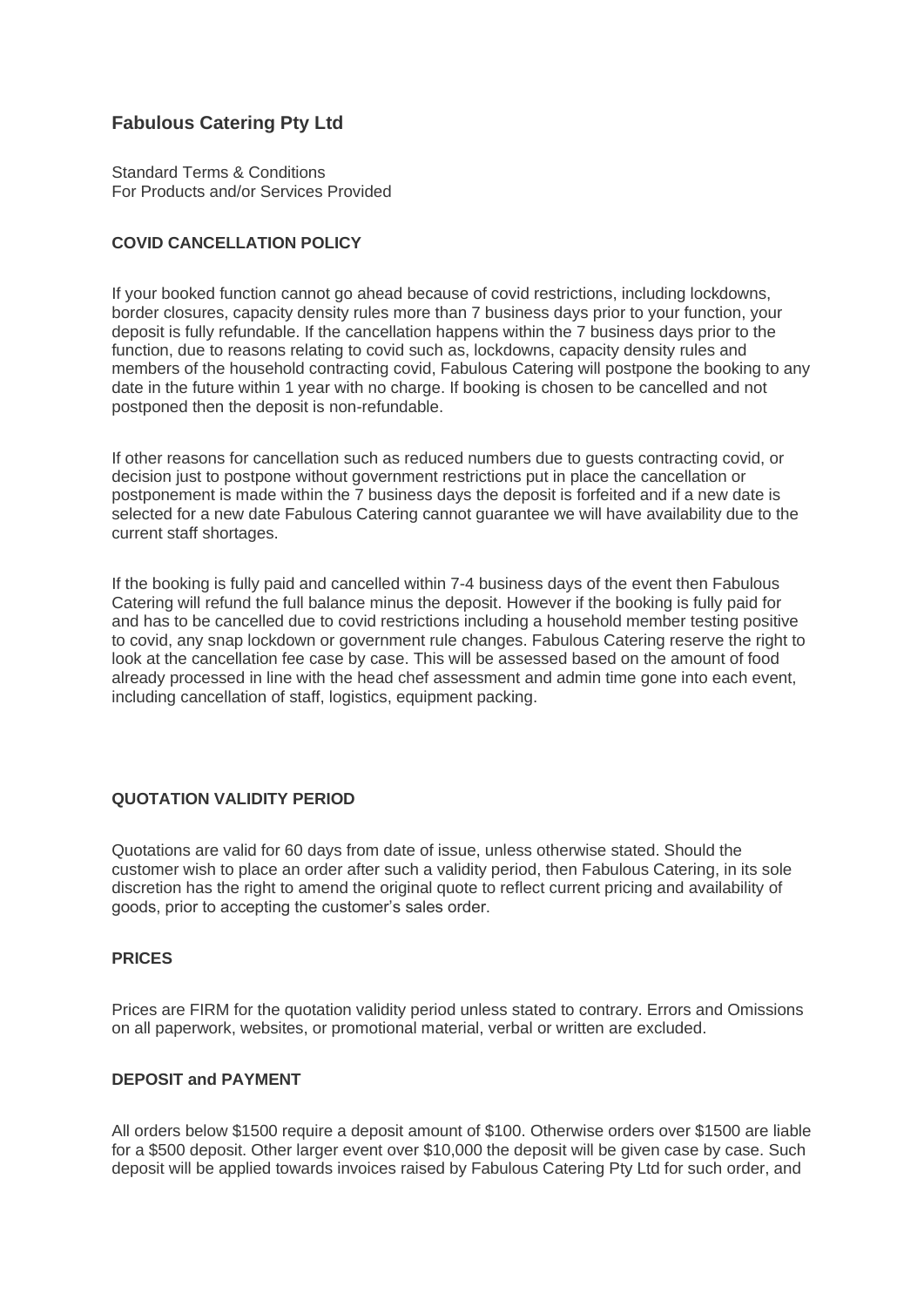is not refundable (7 days prior the function) unless, of course, the customer has cause to reject works as would be their right under the laws pertaining to the Sale of Goods in State of Victoria, Australia.

All payments are STRICTLY COD or payment 3 days prior, and extra surcharges do apply if customer does not comply and settles final amounts owing later than the date specified. If paying COD, Fabulous Catering Pty Ltd reserves the right to collect Credit Card information to Hold payment against the order, until cash payment has been lodged. Payments made by credit card, including, VISA, Mastercard, AMEX, Diners all incur a 3% surcharge to these cards.

Deposit amounts are also deemed non refundable after a sample demonstration is taken up. The cost of the sample demonstration is \$100.00 and shall be deducted from the deposit should be required.

### **CHANGES TO YOUR ORDER / FINAL NUMBERS**

All changes to orders must be placed 3 business days prior to the function. This is working days notice, ie: Wednesday for a Sunday order. If changes needs to be made after this time, then we MAY be able to accommodate your request, however an administration charge may apply. This applies to all facets of the event, being final numbers, menu changes, timing and location details. The

# **CANCELLATION**

Any cancellation made to an order two day prior to the function, then 50% of the balance is fall due. Any cancellation made to an order with more than 7 days notice prior to the function date, the deposit is fully refundable. If between one day and one week notice, the deposit amount is non-refundable.

#### **GST**

Fabulous Catering Pty Ltd INCLUDES GST within its finalized quotation documents, it is an additional 10% of the total sell price. All pricing on any marketing matter, being websites, pamphlets, billboards of any description, all EXCLUDE the GST component and a disclaimer is mentioned that prices are exclusive of GST. This amount is then responsibly forwarded to the correct government departments.

#### **NON FABULOUS CATERING PTY LTD PRODUCT USED**

It is possible to incorporate your own ideas, help, services and equipment into a plan of a function of Fabulous Catering Pty Ltd. On doing so, Fabulous Catering Pty Ltd holds no liability for accidental damage occurred by these such people involved outside the Fabulous Catering Pty Ltd corporation. Fabulous Catering Pty Ltd also does not recommend this style of involvement and holds no responsibility for the quality and working order of the services and equipment provided from an organization outside of Fabulous Catering Pty Ltd control.

#### **TITLE:**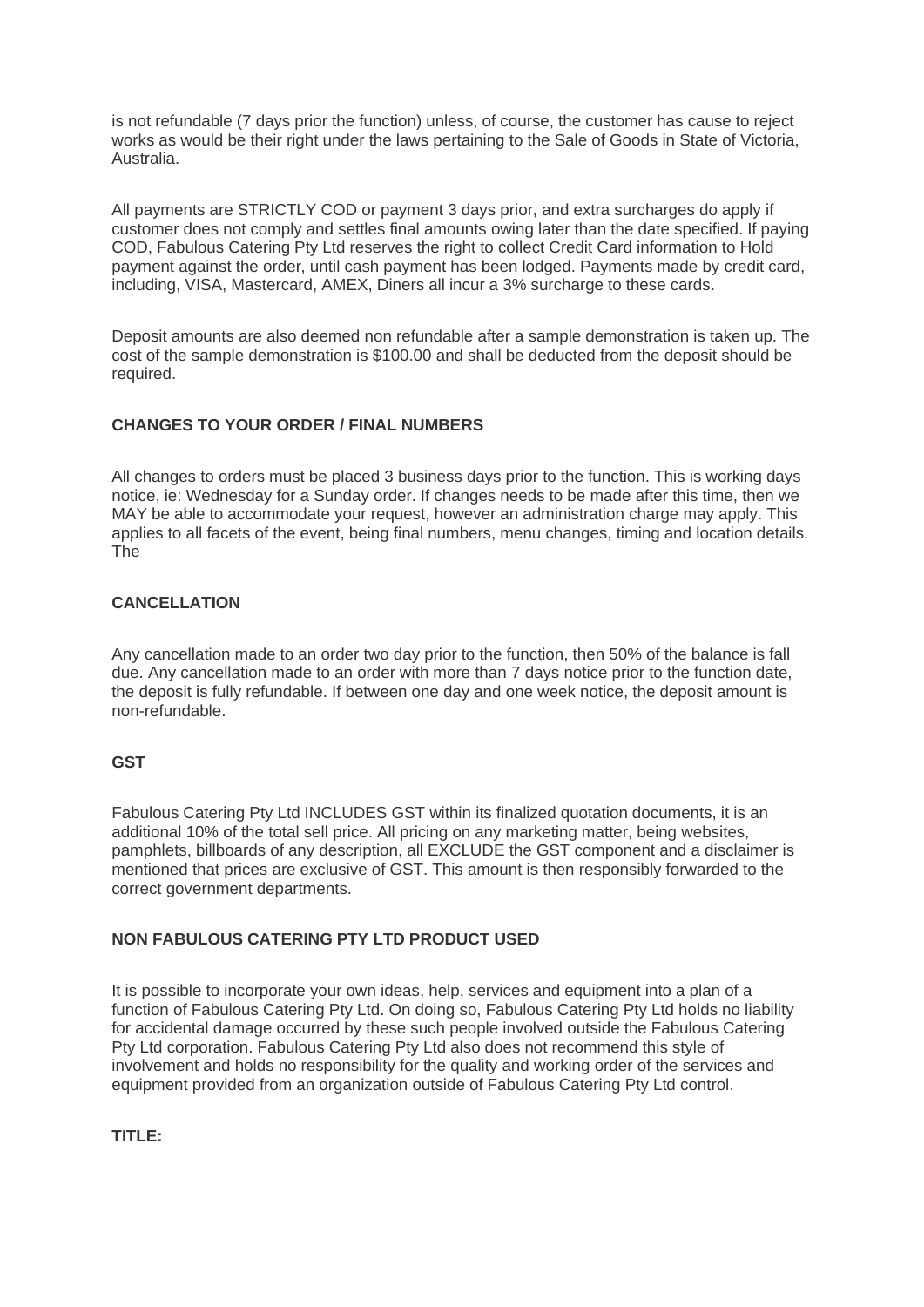Placing an order to Fabulous Catering Pty Ltd for quoted goods and services is made on the understanding that NO TITLE in such goods and services will pass to the customer until full payment of invoice(s) raised against said order, reach and are cleared with

- **Fabulous Catering Unit Trust**
- **Westpac Banking Corporation,**
- **BSB: 033 337 ACC: 293 233**

### **LATE PAYMENT**

Fabulous Catering reserves the right to charge late payment fees of up to \$150.00 if invoices are not paid in full by the due date. Our regular terms of accounts are COD or payment after 7 days from invoice date – this needs to be previously arranged with a member of our staff.

### **LIMIT OF LIABILITY**

Fabulous Catering Pty Ltd shall not be held responsible for any damage occurred by guests of a function held. The guest that has been found to have caused the property damage or alike, is to pay the amount to repair in full. Fabulous Catering Pty Ltd holds no responsibility for the health of our guests whilst attending a function/event, they are therefore responsible for their own actions. If events are to be held in public areas, such as beaches, parks, arcades, or national parklands, Fabulous Catering Pty Ltd holds no responsibility for the loss of any equipment utilized by Fabulous Catering Pty Ltd.

### **REJECTION OF SERVICE**

Fabulous Catering Pty Ltd has the right to reject business if it deems outside of the businesses objectives descriptions, or would be believed to be to impose a too greater risk to the business for the type of guest that it would attract.

#### **DELIVERY**

Cold delivery is \$45.00 for a cold delivery, this includes all such items as cold fresh platters, frozen finger food, or beverages.

Hot Deliveries are \$85.00 within the metropolitan Melbourne / Sydney area, booked from our respective offices. Sauces, napkins, and platters are added on as an optional kit, which is \$45.00. Further fees may apply if outside the metropolitan area.

Staffed fully catered functions incur a fee of \$30.00 per staff member as travel allowance, but can be higher if outside of the standard delivery area.

#### **SALE OF LIQUOR**

VIC Liquor Control Reform Act 1998: Under the Liquor Control Reform Act 1998 for Victoria, it is an offence: